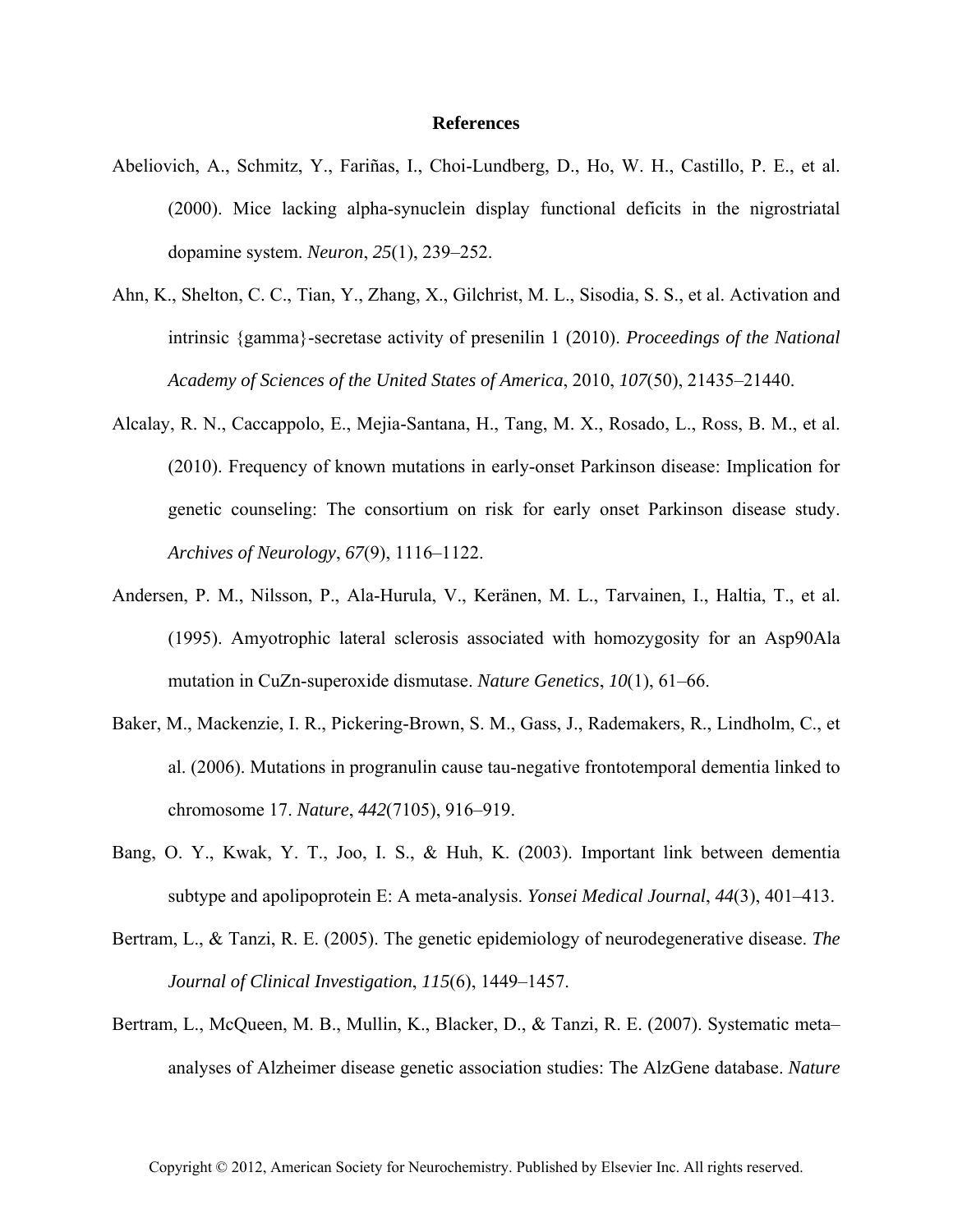*Genetics*, *39*(1), 17–23.

- Bertram, L., Lill, C. M., & Tanzi, R. E. (2010). The genetics of Alzheimer disease: Back to the future. *Neuron*, *68*(2), 270–281.
- Bogaerts, V., Engelborghs, S., Kumar-Singh, S., Goossens, D., Pickut, B., van der Zee, J., et al. (2007). A novel locus for dementia with Lewy bodies: A clinically and genetically heterogeneous disorder. *Brain*, *130*(Pt. 9), 2277–2291.
- Bonifati, V. (2008). Recent advances in the genetics of dementia with Lewy bodies. *Current Neurology and Neuroscience Reports*, *8*(3), 187–189.
- Bonifati, V., Rizzu, P., van Baren, M. J., Schaap, O., Breedveld, G. J., Krieger, E., et al. (2003). Mutations in the DJ-1 gene associated with autosomal recessive early-onset parkinsonism. *Science*, *299*(5604), 256–259.
- Chen, Y., Bennett, C. L., Huynh, H. M., Blair, I. P., Puls, I., Irobi, J., et al. (2004). DNA/RNA helicase gene mutations in a form of juvenile amyotrophic lateral sclerosis (ALS4). *American Journal of Human Genetics*, *74*(6), 1128–1135.
- Chiò, A., Schymick, J. C., Restagno, G., Scholz, S. W., Lombardo, F., Lai, S., et al. (2009). A two-stage genome-wide association study of sporadic amyotrophic lateral sclerosis. *Human Molecular Genetics*, *18*(8), 1524–1532.
- Cookson, M. R. (2010). The role of leucine-rich repeat kinase 2 (LRRK2) in Parkinson's disease. *Nature Reviews. Neuroscience*, *11*(12), 791–797.
- Cox, L. E., Ferraiuolo, L., Goodall, E. F., Heath, P. R., Higginbottom, A., Mortiboys, H., et al. (2010). Mutations in CHMP2B in lower motor neuron predominant amyotrophic lateral sclerosis (ALS). *PLoS ONE*, *5*(3), e9872.

Croes, E. A., Alizadeh, B. Z., Bertoli-Avella, A. M., Rademaker, T., Vergeer-Drop, J., Dermaut,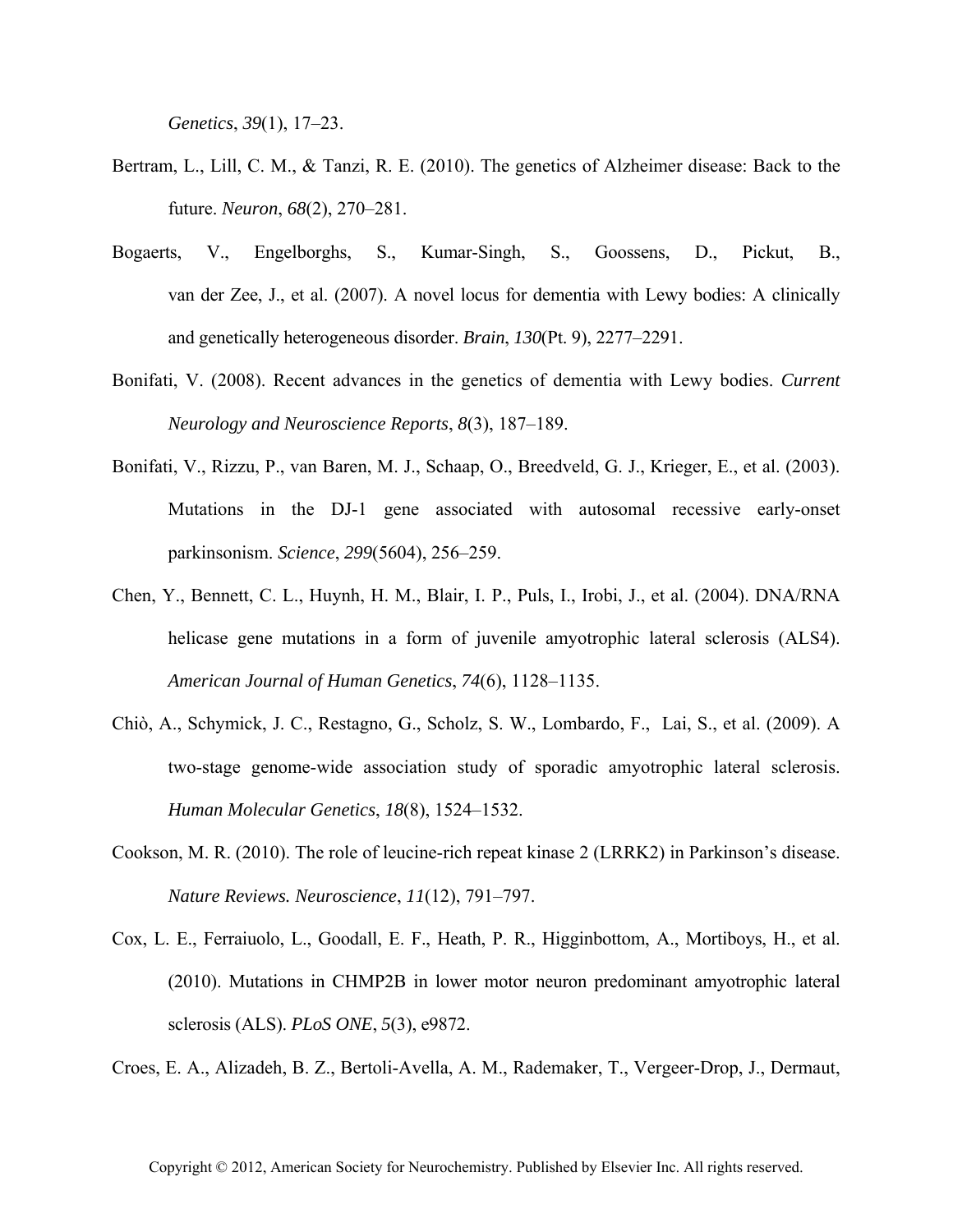B., et al. (2004). Polymorphisms in the prion protein gene and in the doppel gene increase susceptibility for Creutzfeldt-Jakob disease. *European Journal of Human Genetics: EJHG*, *12*(5), 389–394.

- Cruts, M., & Van Broeckhoven, C. (1998). Molecular genetics of Alzheimer's disease. *Annals of Medicine*, *30*(6), 560–565.
- Cruts, M., Gijselinck, I., van der Zee, J., Engelborghs, S., Wils, H., Pirici, D., et al. (2006). Null mutations in progranulin cause ubiquitin-positive frontotemporal dementia linked to chromosome 17q21. *Nature*, *442*(7105), 920–924.
- Deas, E., Plun-Favreau, H., & Wood, N. W. (2009). PINK1 function in health and disease. *EMBO Molecular Medicine*, *1*(3), 152–165.
- Farrer, L. A., Cupples, L. A., Haines, J. L., Hyman, B., Kukull, W. A., Mayeux, R., et al. (1997). Effects of age, sex, and ethnicity on the association between apolipoprotein E genotype and Alzheimer disease. A meta-analysis. APOE and Alzheimer Disease Meta Analysis Consortium. *JAMA: The Journal of the American Medical Association*, *278*(16), 1349–1356.
- Gambetti, P., Kong, Q., Zou, W., Parchi, P., & Chen, S. G. (2003). Sporadic and familial CJD: Classification and characterisation. *British Medical Bulletin*, *66*, 213–239.
- Gasser, T. (2009). Molecular pathogenesis of Parkinson disease: Insights from genetic studies. *Expert Reviews in Molecular Medicine [Electronic Resource]*, *11*, e22.
- Gatz, M., Reynolds, C. A., Fratiglioni, L., Johansson, B., Mortimer, J. A., Berg, S., et al. (2006). Role of genes and environments for explaining Alzheimer disease. *Archives of General Psychiatry*, *63*(2), 168–174.

Goate, A., Chartier-Harlin, M. C., Mullan, M., Brown, J., Crawford, F., Fidani, L., et al. (1991).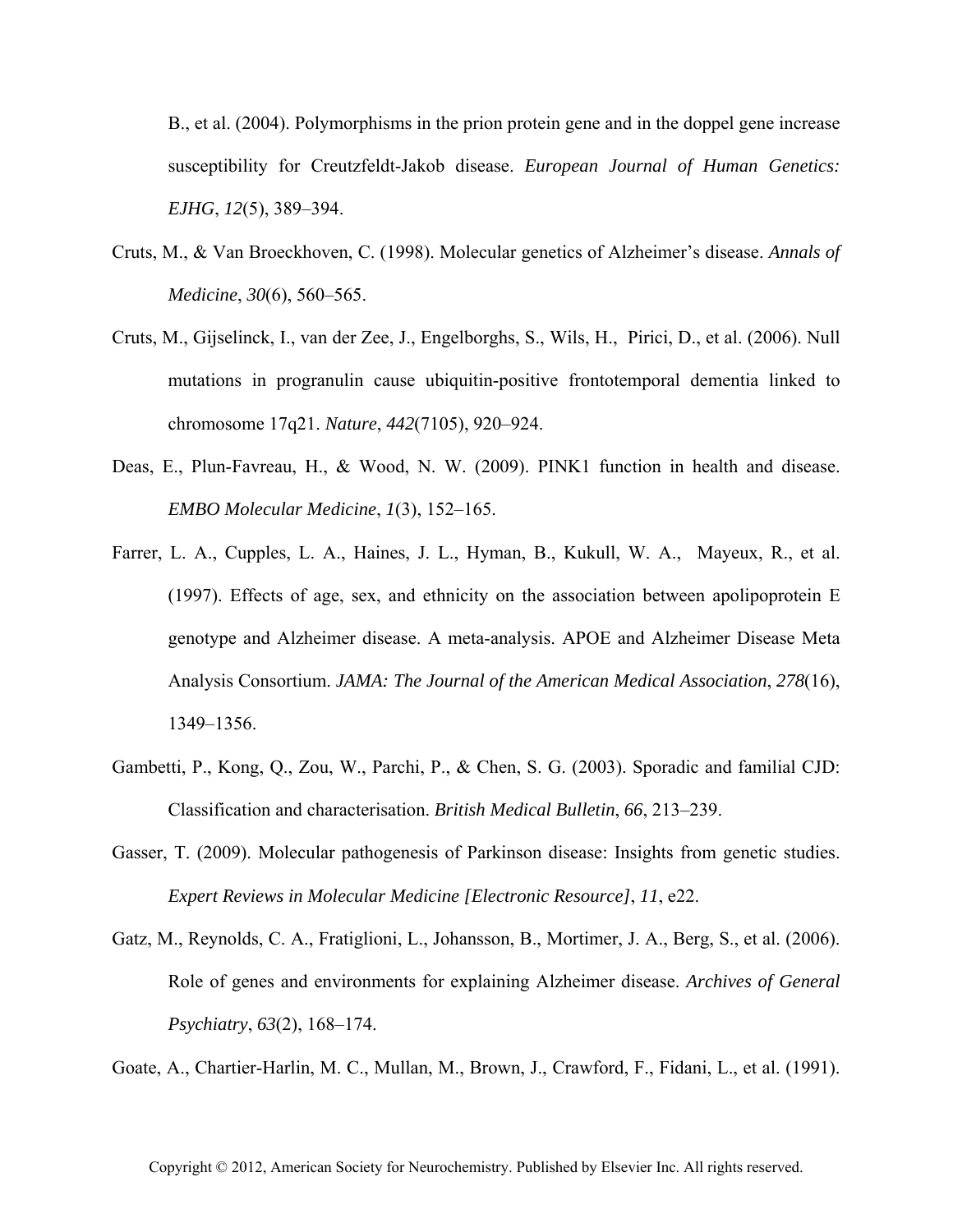Segregation of a missense mutation in the amyloid precursor protein gene with familial Alzheimer's disease. *Nature*, *349*(6311), 704–706.

- Goker-Alpan, O., Giasson, B. I., Eblan, M. J., Nguyen, J., Hurtig, H. I., Lee, V. M., et al. (2006). Glucocerebrosidase mutations are an important risk factor for Lewy body disorders. *Neurology*, *67*(5), 908–910.
- Greenway, M. J., Andersen, P. M., Russ, C., Ennis, S., Cashman, S., Donaghy, C., et al. (2006). ANG mutations segregate with familial and 'sporadic' amyotrophic lateral sclerosis. *Nature Genetics*, *38*(4), 411–413.
- Gusella, J. F., & MacDonald, M. E. (1995). Huntington's disease: CAG genetics expands neurobiology. *Current Opinion in Neurobiology*, *5*(5), 656–662.
- Gusella, J. F., Wexler, N. S., Conneally, P. M., Naylor, S. L., Anderson, M. A., Tanzi, R. E., et al. (1983). A polymorphic DNA marker genetically linked to Huntington's disease. *Nature*, *306*(5940), 234–238.
- Hadano, S., Hand, C. K., Osuga, H., Yanagisawa, Y., Otomo, A., Devon, R. S., et al. (2001). A gene encoding a putative GTPase regulator is mutated in familial amyotrophic lateral sclerosis 2. *Nature Genetics*, *29*(2), 166–173.
- Hamza, T. H., Zabetian, C. P., Tenesa, A., Laederach, A., Montimurro, J., Yearout, D., et al. (2010). Factor SA, Payami H. Common genetic variation in the HLA region is associated with late-onset sporadic Parkinson's disease. *Nature Genetics*, *42*(9), 781–785.
- Harold, D., Abraham, R., Hollingworth, P., Sims, R., Gerrish, A., Hamshere, M. L., et al. (2009). Genome-wide association study identifies variants at CLU and PICALM associated with Alzheimer's disease. *Nature Genetics*, *41*(10), 1088–1093.

Hsiao, K., Baker, H. F., Crow, T. J., Poulter, M., Owen, F., Terwilliger, J. D., et al. (1989).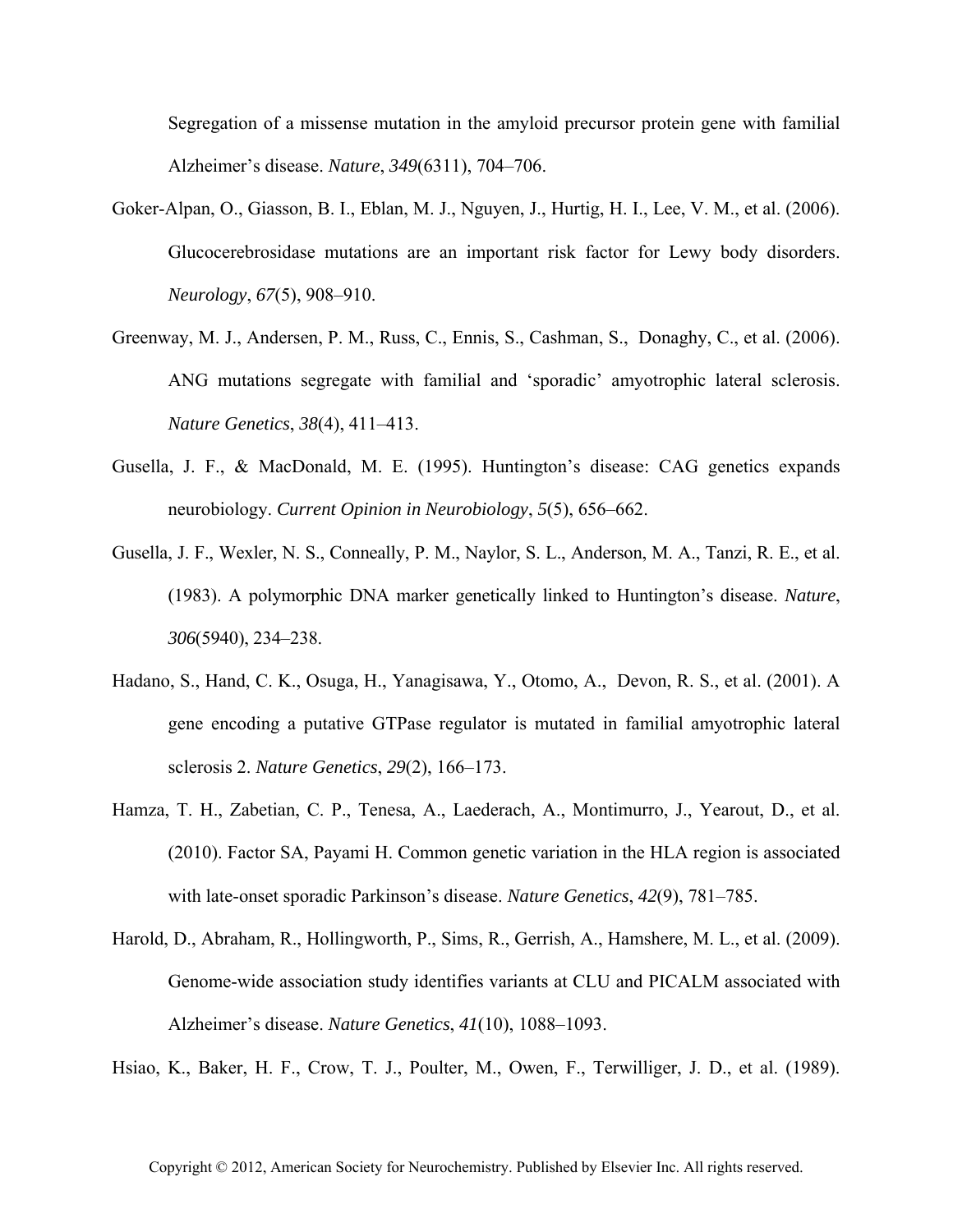Linkage of a prion protein missense variant to Gerstmann-Sträussler syndrome. *Nature*, *338*(6213), 342–345.

- Hutton, M., Lendon, C. L., Rizzu, P., Baker, M., Froelich, S., Houlden, H., et al. (1998). Association of missense and 5-splice-site mutations in tau with the inherited dementia FTDP-17. *Nature*, *393*(6686), 702–705.
- Ingelsson, M., & Hyman, B. T. (2002). Disordered proteins in dementia. *Annals of Medicine*, *34*(4), 259–271.
- Johnson, J. O., Mandrioli, J., Benatar, M., Abramzon, Y., Van Deerlin, V. M., Trojanowski, J. Q., et al. (2010). Exome sequencing reveals VCP mutations as a cause of familial ALS. *Neuron*, *68*(5), 857–864.
- Julien, J. (2007). ALS: Astrocytes move in as deadly neighbors. *Nature Neuroscience*, *10*(5), 535–537.
- Kabashi, E., Valdmanis, P. N., Dion, P., Spiegelman, D., McConkey, B. J., Vande Velde, C., et al. (2008). TARDBP mutations in individuals with sporadic and familial amyotrophic lateral sclerosis. *Nature Genetics*, *40*(5), 572–574.
- Kitada, T., Asakawa, S., Hattori, N., Matsumine, H., Yamamura, Y., Minoshima, S., et al. (1998). Mutations in the parkin gene cause autosomal recessive juvenile parkinsonism. *Nature*, *392*(6676), 605–608.
- Kwiatkowski, T. J., Bosco, D. A., Leclerc, A. L., Tamrazian, E., Vanderburg, C. R., Russ, C., et al. (2009). Mutations in the FUS/TLS gene on chromosome 16 cause familial amyotrophic lateral sclerosis. *Science*, *323*(5918), 1205–1208.
- Laaksovirta, H., Peuralinna, T., Schymick, J. C., Scholz, S. W., Lai, S., Myllykangas, L., et al. (2010). Chromosome 9p21 in amyotrophic lateral sclerosis in Finland: A genome-wide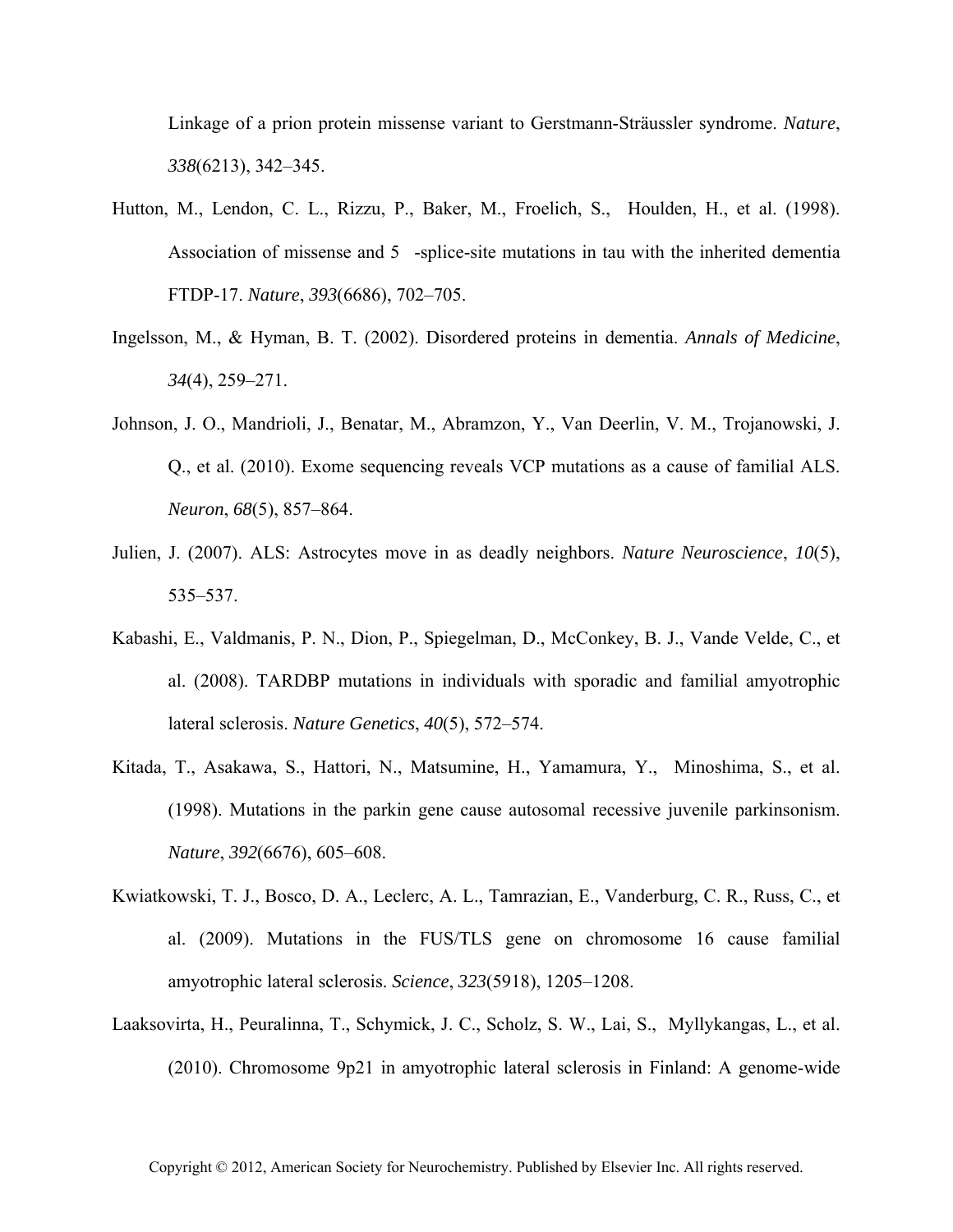association study. *Lancet Neurology*, *9*(10), 978–985.

- Lagier-Tourenne, C., Polymenidou, M., & Cleveland, D. W. (2010). TDP-43 and FUS/TLS: Emerging roles in RNA processing and neurodegeneration. *Human Molecular Genetics*, *19*(R1), R46–64.
- Lambert, J., Heath, S., Even, G., Campion, D., Sleegers, K., Hiltunen, M., et al. (2009). Genomewide association study identifies variants at CLU and CR1 associated with Alzheimer's disease. *Nature Genetics*, *41*(10), 1094–1099.
- Levy-Lahad, E., Wasco, W., Poorkaj, P., Romano, D. M., Oshima, J., Pettingell, W. H., et al. (1995). Candidate gene for the chromosome 1 familial Alzheimer's disease locus. *Science*, *269*(5226), 973–977.
- Mackenzie, I. R., Rademakers, R., & TDP-43, Neumann M. (2010). TDP-43 and FUS in amyotrophic lateral sclerosis and frontotemporal dementia. *Lancet Neurology*, *9*(10), 995–1007.
- Mackenzie, I. R. A., Neumann, M., Bigio, E. H., Cairns, N. J., Alafuzoff, I., Kril, J., et al. (2010). Nomenclature and nosology for neuropathologic subtypes of frontotemporal lobar degeneration: An update. *Acta Neuropathologica*, *119*(1), 1–4.
- Manolio, T. A., Collins, F. S., Cox, N. J., Goldstein, D. B., Hindorff, L. A., Hunter, D. J., et al. (2009). Finding the missing heritability of complex diseases. *Nature*, *461*(7265), 747– 753.
- Martin, E. R., Scott, W. K., Nance, M. A., Watts, R. L., Hubble, J. P., Koller, W. C., et al. (2001). Association of single-nucleotide polymorphisms of the tau gene with late-onset Parkinson disease. *JAMA: The Journal of the American Medical Association*, *286*(18), 2245–2250.

Martinat, C., Shendelman, S., Jonason, A., Leete, T., Beal, M. F., Yang, L., et al. (2004).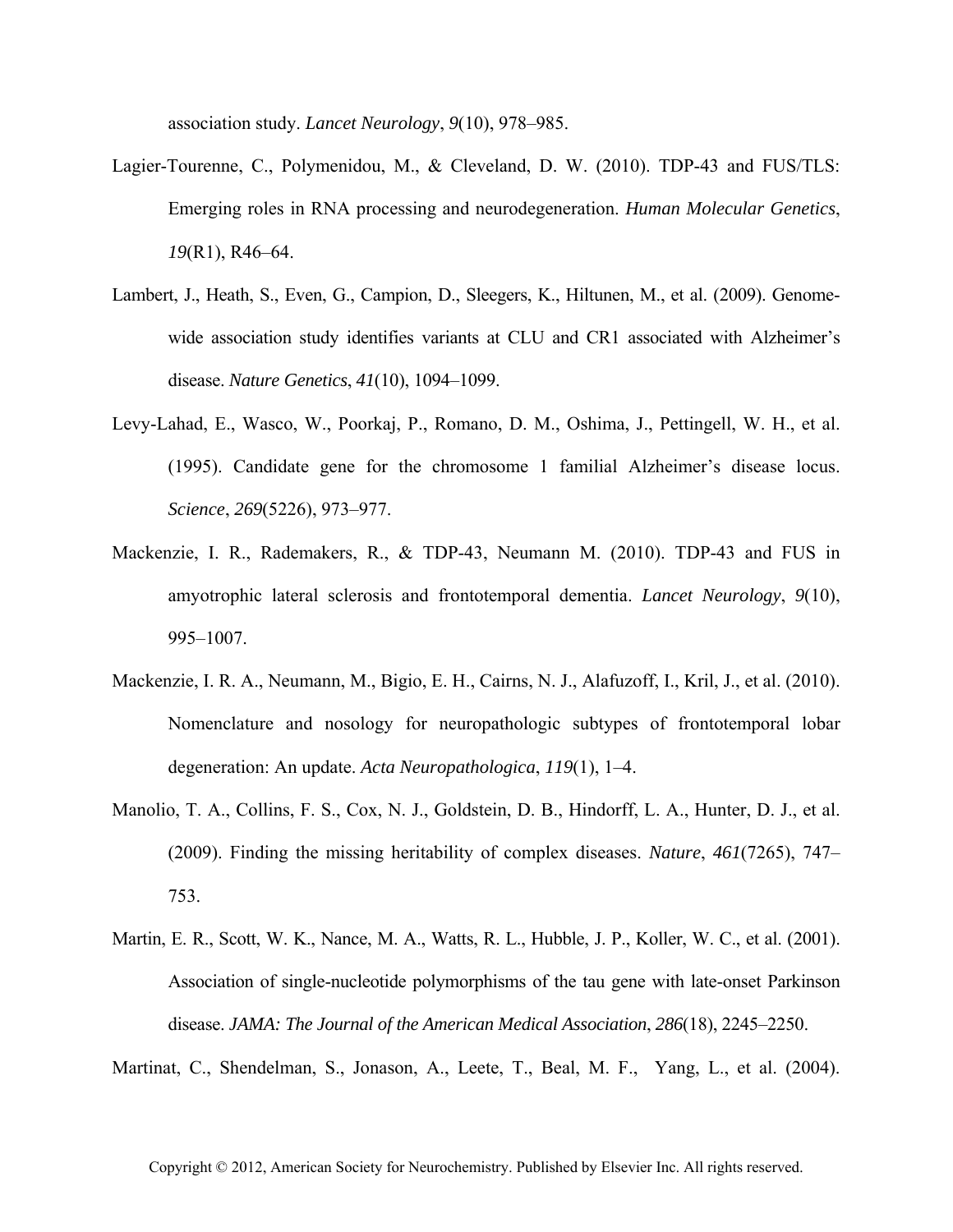Sensitivity to oxidative stress in DJ-1-deficient dopamine neurons: An ES-derived cell model of primary parkinsonism. *PLoS Biology*, *2*(11), e327.

- McClellan, J., & King, M. (2010). Genetic heterogeneity in human disease. *Cell*, *141*(2), 210– 217.
- McKeith, I. G. (2006). Consensus guidelines for the clinical and pathologic diagnosis of dementia with Lewy bodies (DLB): Report of the Consortium on DLB International Workshop. *Journal of Alzheimer's Disease: JAD*, *9*(3 Suppl.), 417–423.
- Michalczyk, K., & Ziman, M. (2007). Current concepts in human prion protein (Prp) misfolding, Prnp gene polymorphisms and their contribution to Creutzfeldt-Jakob Disease (CJD). *Histology and histopathology*, *22*(10), 1149–1159.
- Morita, M., Al-Chalabi, A., Andersen, P. M., Hosler, B., Sapp, P., Englund, E., et al. (2006). A locus on chromosome 9p confers susceptibility to ALS and frontotemporal dementia. *Neurology*, *66*(6), 839–844.
- Morris, H. R., Baker, M., Yasojima, K., Houlden, H., Khan, M. N., Wood, N. W., et al. (2002). Analysis of tau haplotypes in Pick's disease. *Neurology*, *59*(3), 443–445.
- Neumann, M., Sampathu, D. M., Kwong, L. K., Truax, A. C., Micsenyi, M. C., Chou, T. T., et al. (2006). Ubiquitinated TDP-43 in frontotemporal lobar degeneration and amyotrophic lateral sclerosis. *Science*, *314*(5796), 130–133.
- Neumann, M., Tolnay, M., & Mackenzie, I. R. A. (2009). The molecular basis of frontotemporal dementia. *Expert Reviews in Molecular Medicine [Electronic Resource]*, *11*, e23.
- Nishimura, A. L., Mitne-Neto, M., Silva, H. C. A., Richieri-Costa, A., Middleton, S., Cascio, D., et al. (2004). A mutation in the vesicle-trafficking protein VAPB causes late-onset spinal muscular atrophy and amyotrophic lateral sclerosis. *American Journal of Human*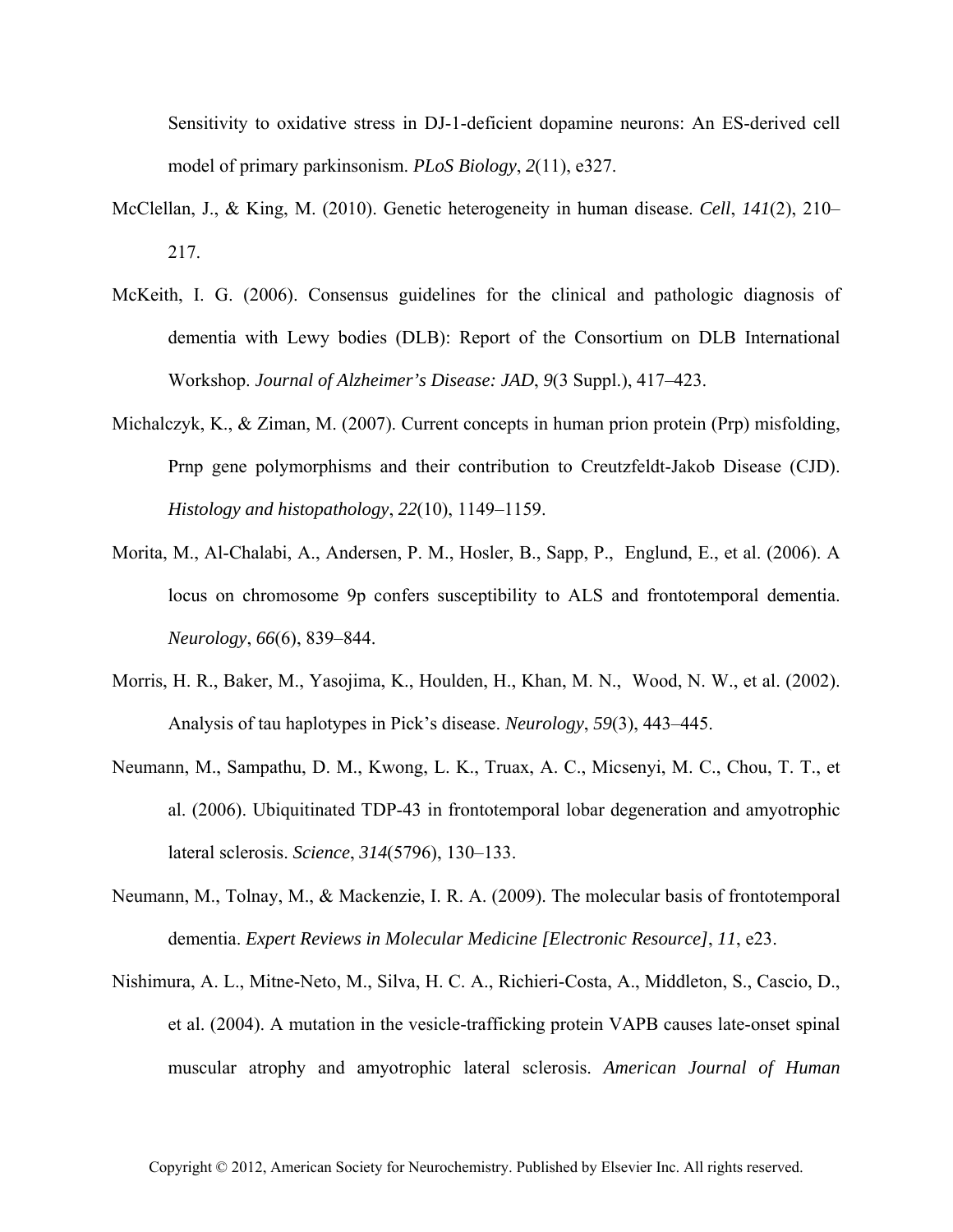*Genetics*, *75*(5), 822–831.

- Nishioka, K., Wider, C., Vilariño-Güell, C., Soto-Ortolaza, A. I., Lincoln, S. J., Kachergus, J. M., et al. (2010). Association of alpha-, beta-, and gamma-synuclein with diffuse Lewy body disease. *Archives of Neurology*, *67*(8), 970–975.
- Nuytemans, K., Theuns, J., Cruts, M., & Van Broeckhoven, C. (2010). Genetic etiology of Parkinson disease associated with mutations in the SNCA, PARK2, PINK1, PARK7, and LRRK2 genes: A mutation update. *Human Mutation*, *31*(7), 763–780.
- Paisán-Ruíz, C., Jain, S., Evans, E. W., Gilks, W. P., Simón, J., van der Brug, M., et al. (2004). Cloning of the gene containing mutations that cause PARK8-linked Parkinson's disease. *Neuron*, *44*(4), 595–600.
- Palmer, M. S., Dryden, A. J., Hughes, J. T., & Collinge, J. (1991). Homozygous prion protein genotype predisposes to sporadic Creutzfeldt-Jakob disease. *Nature*, *352*(6333), 340–342.
- Pankratz, N., Wilk, J. B., Latourelle, J. C., DeStefano, A. L., Halter, C., Pugh, E. W., et al. (2009). Genomewide association study for susceptibility genes contributing to familial Parkinson disease. *Human Genetics*, *124*(6), 593–605.
- Pocchiari, M., Puopolo, M., Croes, E. A., Budka, H., Gelpi, E., Collins, S., et al. (2004). Predictors of survival in sporadic Creutzfeldt-Jakob disease and other human transmissible spongiform encephalopathies. *Brain*, *127*(Pt. 10), 2348–2359.
- Polymeropoulos, M. H., Lavedan, C., Leroy, E., Ide, S. E., Dehejia, A., Dutra, A., et al. (1997). Mutation in the alpha-synuclein gene identified in families with Parkinson's disease. *Science*, *276*(5321), 2045–2047.
- Poorkaj, P., Muma, N. A., Zhukareva, V., Cochran, E. J., Shannon, K. M., Hurtig, H., et al. (2002). An R5L tau mutation in a subject with a progressive supranuclear palsy phenotype. *Annals*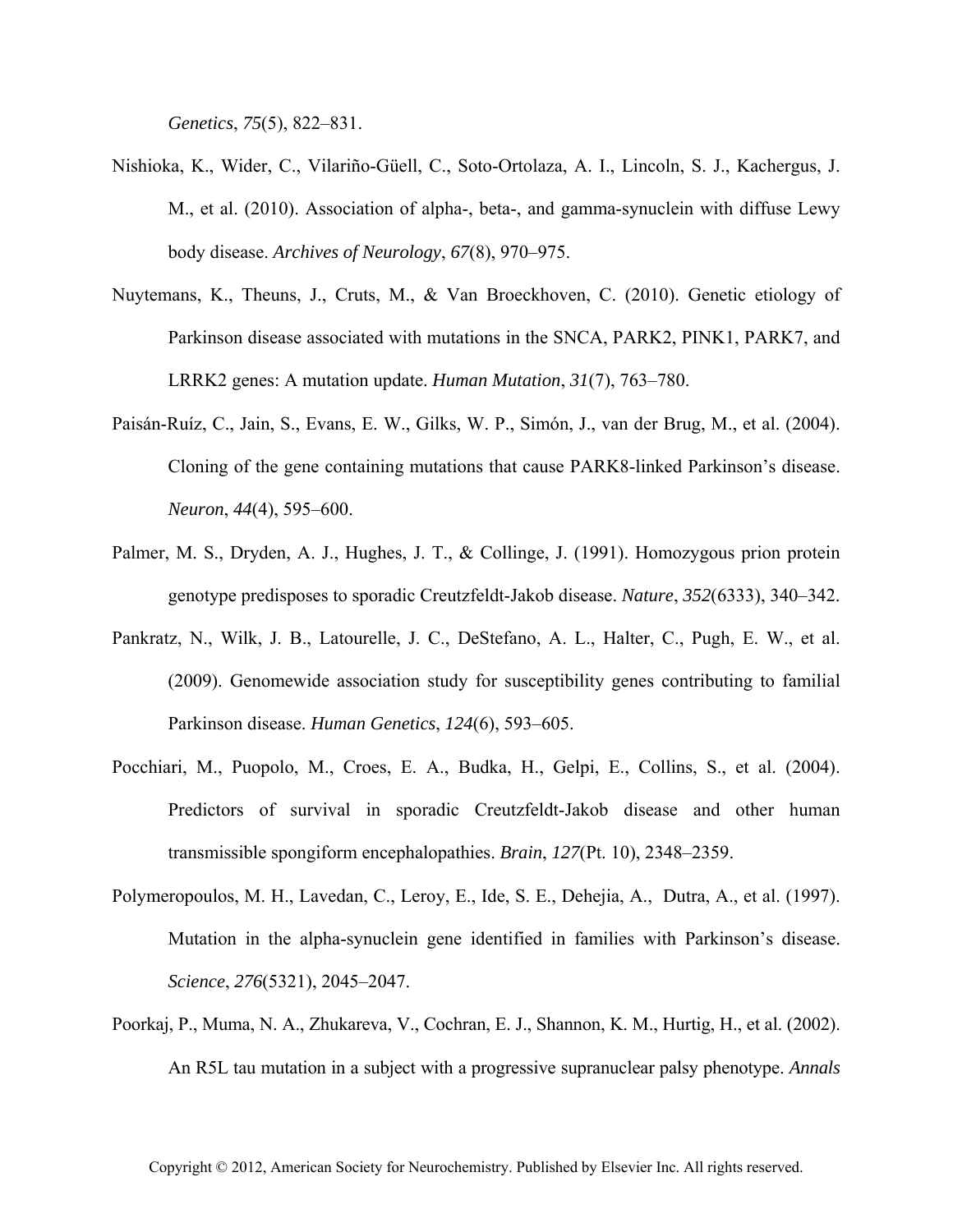*of Neurology*, *52*(4), 511–516.

Rogaev, E. I., Sherrington, R., Rogaeva, E. A., Levesque, G., Ikeda, M., Liang, Y., et al. (1995). Familial Alzheimer's disease in kindreds with missense mutations in a gene on chromosome and the set of the set of the set of the set of the set of the set of the set of the set of the set of the set of the set of the set of the set of the set of the set of the set of the set of the set of the set o

to the Alzheimer's disease type 3 gene. *Nature*, *376*(6543), 775–778.

- Rosen, D. R., Siddique, T., Patterson, D., Figlewicz, D. A., Sapp, P., Hentati, A., et al. (1993). Mutations in Cu/Zn superoxide dismutase gene are associated with familial amyotrophic lateral sclerosis. *Nature*, *362*(6415), 59–62.
- Ross, C. A., & Tabrizi, S. J. (2011). Huntington's disease: From molecular pathogenesis to clinical treatment. *Lancet Neurology*, *10*(1), 83–98.
- Ross, O. A., Toft, M., Whittle, A. J., Johnson, J. L., Papapetropoulos, S., Mash, D. C., et al. (2006). Lrrk2 and Lewy body disease. *Annals of Neurology*, *59*(2), 388–393.
- Rossner, S., Fuchsbrunner, K., Lange-Dohna, C., Hartlage-Rübsamen, M., Bigl, V., Betz, A., et al. (2004). Munc13-1-mediated vesicle priming contributes to secretory amyloid precursor protein processing. *The Journal of Biological Chemistry*, *279*(27), 27841– 27844.
- Rothstein, J. D. (2009). Current hypotheses for the underlying biology of amyotrophic lateral sclerosis. *Annals of Neurology*, *65*(Suppl. 1), S3–9.
- Rovelet-Lecrux, A., Hannequin, D., Raux, G., Le Meur, N., Laquerrière, A., Vital, A., et al. (2006). APP locus duplication causes autosomal dominant early–onset Alzheimer disease with cerebral amyloid angiopathy. *Nature Genetics*, *38*(1), 24–26.
- Satake, W., Nakabayashi, Y., Mizuta, I., Hirota, Y., Ito, C., Kubo, M., et al. (2009). Genomewide association study identifies common variants at four loci as genetic risk factors for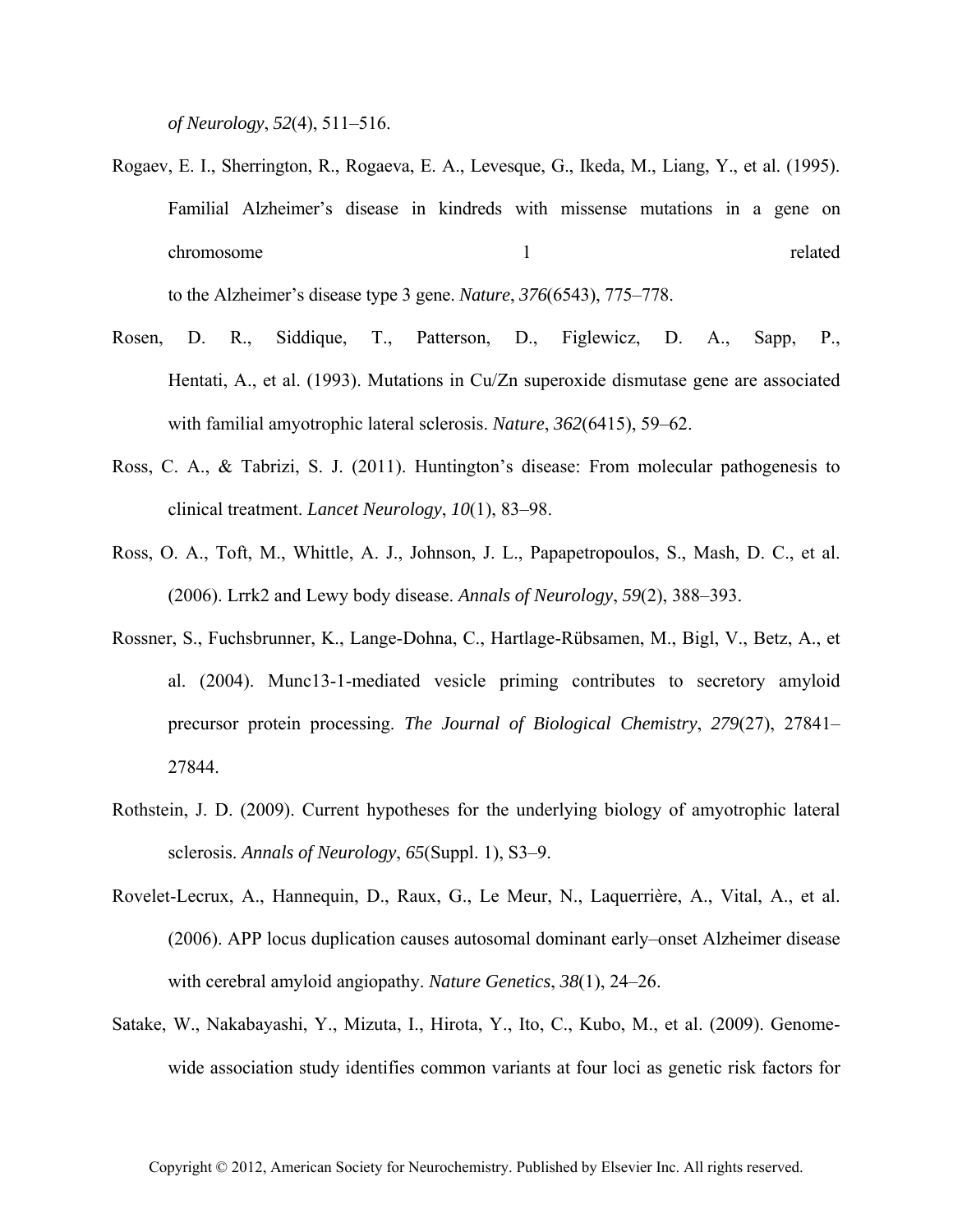Parkinson's disease. *Nature Genetics*, *41*(12), 1303–1307.

- Shatunov, A., Mok, K., Newhouse, S., Weale, M. E., Smith, B., Vance, C., et al. (2010). Chromosome 9p21 in sporadic amyotrophic lateral sclerosis in the UK and seven other countries: A genome-wide association study. *Lancet Neurology*, *9*(10), 986–994.
- Shendelman, S., Jonason, A., Martinat, C., Leete, T., & Abeliovich, A. (2004). DJ-1 is a redoxdependent molecular chaperone that inhibits alpha-synuclein aggregate formation. *PLoS Biology*, *2*(11), e362.
- Sherrington, R., Rogaev, E. I., Liang, Y., Rogaeva, E. A., Levesque, G., Ikeda, M., et al. (1995). Cloning of a gene bearing missense mutations in early-onset familial Alzheimer's disease. *Nature*, *375*(6534), 754–760.
- Sidransky, E., Nalls, M. A., Aasly, J. O., Aharon-Peretz, J., Annesi, G., Barbosa, E. R., et al. (2009). Multicenter analysis of glucocerebrosidase mutations in Parkinson's disease. *The New England Journal of Medicine*, *361*(17), 1651–1661.
- Simón-Sánchez, J., Schulte, C., Bras, J. M., Sharma, M., Gibbs, J. R., Berg, D., et al. (2009). Genome-wide association study reveals genetic risk underlying Parkinson's disease. *Nature Genetics*, *41*(12), 1308–1312.
- Singleton, A. B., Farrer, M., Johnson, J., Singleton, A., Hague, S., Kachergus, J., et al. (2003). alpha-Synuclein locus triplication causes Parkinson's disease. *Science*, *302*(5646), 841.
- Skibinski, G., Parkinson, N. J., Brown, J. M., Chakrabarti, L., Lloyd, S. L., Hummerich, H., et al. (2005). Mutations in the endosomal ESCRTIII-complex subunit CHMP2B in frontotemporal dementia. *Nature Genetics*, *37*(8), 806–808.
- Sreedharan, J., Blair, I. P., Tripathi, V. B., Hu, X., Vance, C., Rogelj, B., et al. (2008). TDP-43 mutations in familial and sporadic amyotrophic lateral sclerosis. *Science*, *319*(5870),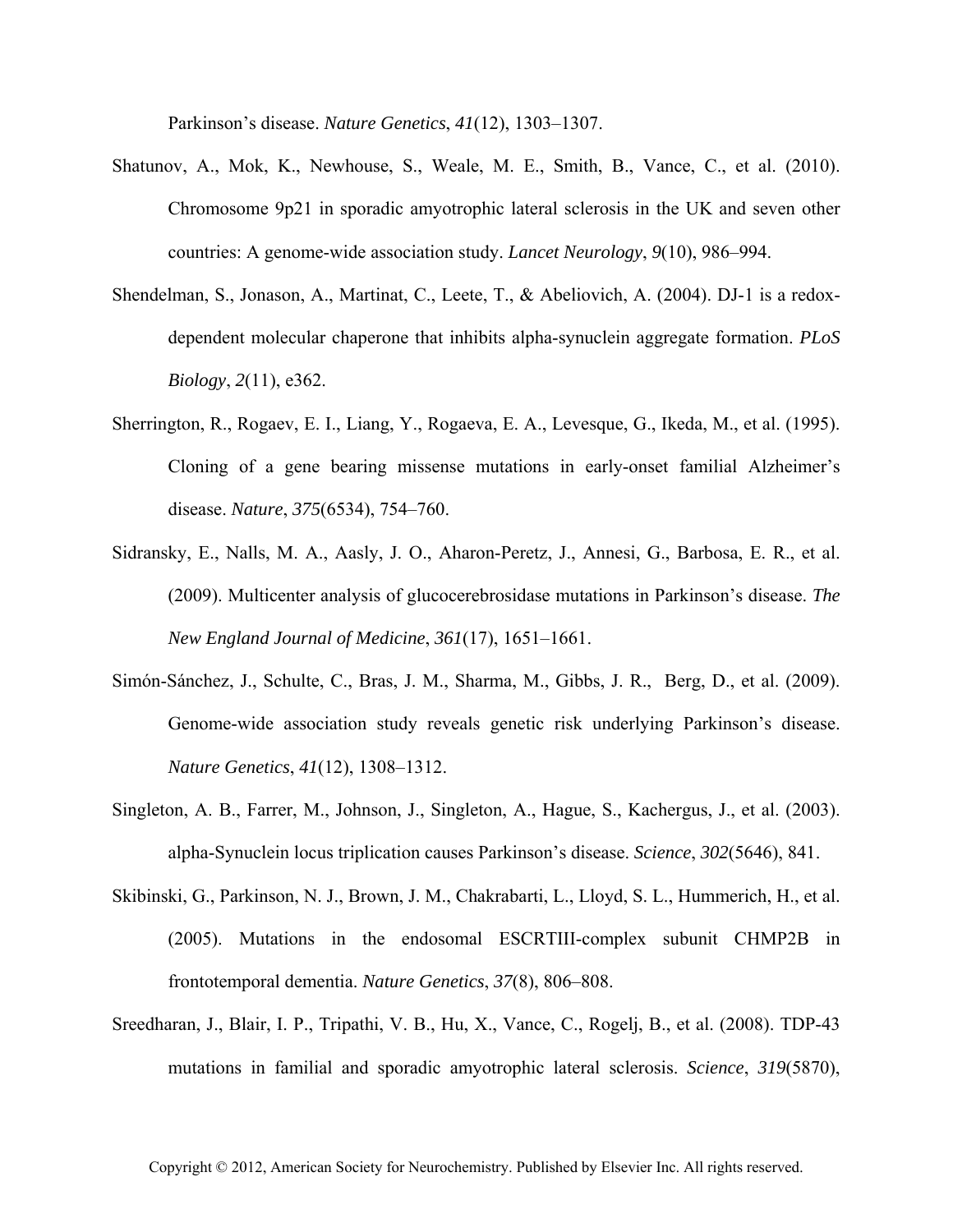- Strittmatter, W. J., Saunders, A. M., Schmechel, D., Pericak-Vance, M., Enghild, J., Salvesen, G. S., et al. (1993). high-avidity binding to beta-amyloid and increased frequency of type 4 allele in late-onset familial Alzheimer disease. *Proceedings of the National Academy of Sciences of the United States of America*, *90*(5), 1977–1981.
- Tanzi, R. E. (1999). A genetic dichotomy model for the inheritance of Alzheimer's disease and common age-related disorders. *The Journal of Clinical Investigation*, *104*(9), 1175–1179.
- Tanzi, R. E., & Bertram, L. (2005). Twenty years of the Alzheimer's disease amyloid hypothesis: A genetic perspective. *Cell*, *120*(4), 545–555.
- Tsuang, D. W., Wilson, R. K., Lopez, O. L., Luedecking-Zimmer, E. K., Leverenz, J. B., DeKosky, S. T., et al. (2005). Genetic association between the APOE\*4 allele and Lewy bodies in Alzheimer disease. *Neurology*, *64*(3), 509–513.
- Urwin, H., Authier, A., Nielsen, J. E., Metcalf, D., Powell, C., Froud, K., et al. (2010). Disruption of endocytic trafficking in frontotemporal dementia with CHMP2B mutations. *Human Molecular Genetics*, *19*(11), 2228–2238.
- Valdmanis, P. N., Daoud, H., Dion, P. A., & Rouleau, G. A. (2009). Recent advances in the genetics of amyotrophic lateral sclerosis. *Current Neurology and Neuroscience Reports*, *9*(3), 198–205.
- Valente, E. M., Abou-Sleiman, P. M., Caputo, V., Muqit, M. M. K., Harvey, K., Gispert, S., et al. (2004). Hereditary early-onset Parkinson's disease caused by mutations in PINK1. *Science*, *304*(5674), 1158–1160.
- Van Deerlin, V. M., Sleiman, P. M. A., Martinez-Lage, M., Chen-Plotkin, A., Wang, L., Graff-Radford, N. R., et al. (2010). Common variants at 7p21 are associated with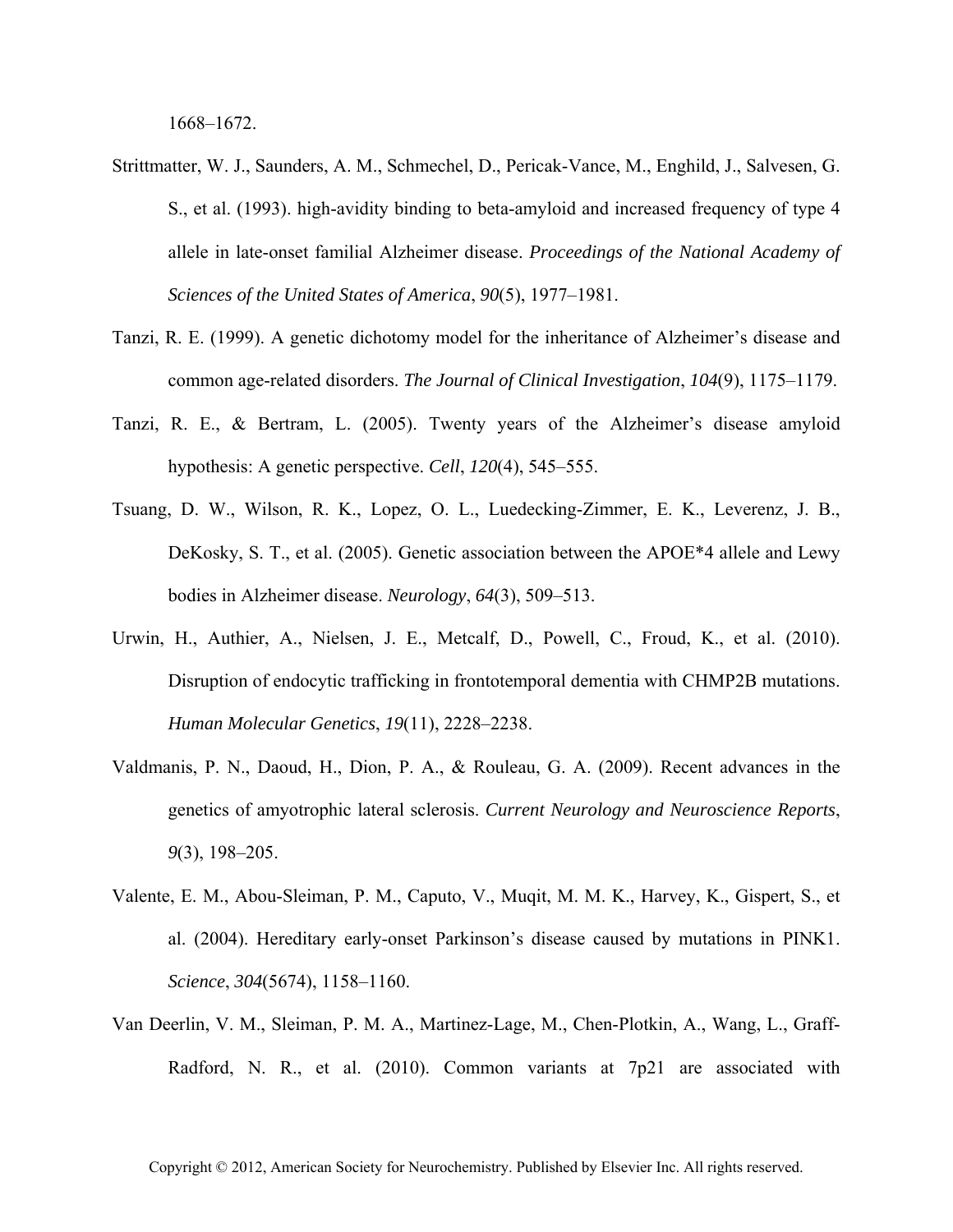frontotemporal lobar degeneration with TDP-43 inclusions. *Nature Genetics*, *42*(3), 234– 239.

- van Es, M. A., Veldink, J. H., Saris, C. G. J., Blauw, H. M., van Vught, P. W. J., Birve, A., et al. (2009). Genome-wide association study identifies 19p13.3 (UNC13A) and 9p21.2 as susceptibility loci for sporadic amyotrophic lateral sclerosis. *Nature Genetics*, *41*(10), 1083–1087.
- Vance, C., Rogelj, B., Hortobágyi, T., De Vos, K. J., Nishimura, A. L., Sreedharan, J., et al. (2009). Mutations in FUS, an RNA processing protein, cause familial amyotrophic lateral sclerosis type 6. *Science*, *323*(5918), 1208–1211.
- Vance, J. E., Hayashi, H. (2010). Formation and function of apolipoprotein E-containing lipoproteins in the nervous system. *Biochimica et Biophysica Acta*, *1801*(8), 806–818.
- Watts, G. D. J., Wymer, J., Kovach, M. J., Mehta, S. G., Mumm, S., Darvish, D., et al. (2004). Inclusion body myopathy associated with Paget disease of bone and frontotemporal dementia is caused by mutant valosin-containing protein. *Nature Genetics*, *36*(4), 377– 381.
- West, A. B., Moore, D. J., Biskup, S., Bugayenko, A., Smith, W. W., Ross, C. A., et al. (2005). Parkinson's disease-associated mutations in leucine-rich repeat kinase 2 augment kinase activity. *Proceedings of the National Academy of Sciences of the United States of America*, *102*(46), 16842–16847.
- Wolfe, M. S., Xia, W., Ostaszewski, B. L., Diehl, T. S., Kimberly, W. T., Selkoe, D. J. (1999). Two transmembrane aspartates in presenilin-1 required for presenilin endoproteolysis and gamma-secretase activity. *Nature*, *398*(6727), 513–517.

Zarranz, J. J., Alegre, J., Gómez-Esteban, J. C., Lezcano, E., Ros, R., Ampuero, I., et al. (2004).